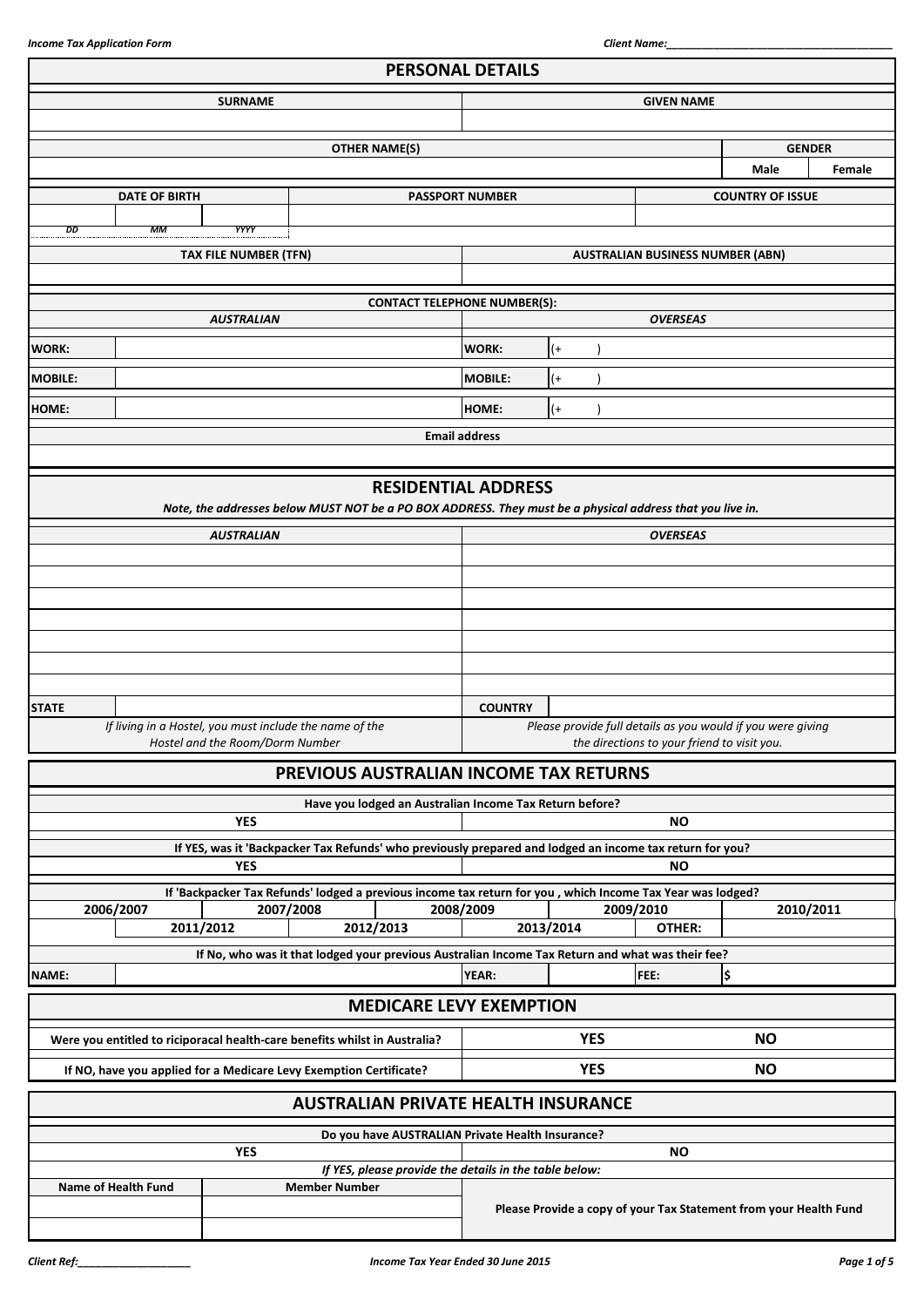| <b>TRAVEL DETAILS</b>                                                                      |                                                       |  |  |  |  |  |  |
|--------------------------------------------------------------------------------------------|-------------------------------------------------------|--|--|--|--|--|--|
| <b>VISA Number</b>                                                                         | VISA Expiry Date (dd/mm/yyyy):                        |  |  |  |  |  |  |
| Date of First Arrival to Australia (dd/mm/yyyy)                                            | <b>Place of Arrival</b>                               |  |  |  |  |  |  |
| Date of Departure from Australia (dd/mm/yyyy)                                              | <b>Place of Departure</b>                             |  |  |  |  |  |  |
| <b>VISA Subclass</b>                                                                       |                                                       |  |  |  |  |  |  |
|                                                                                            | <b>BANK DETAILS</b>                                   |  |  |  |  |  |  |
| Please Transfer my Income Tax Refund to my                                                 | <b>Bank Account</b>                                   |  |  |  |  |  |  |
| <b>AUSTRALIAN</b>                                                                          | OVERSEAS**                                            |  |  |  |  |  |  |
| <b>BANK NAME</b>                                                                           | <b>BANK NAME</b>                                      |  |  |  |  |  |  |
| <b>ACCOUNT HOLDERS NAME</b>                                                                | <b>ACCOUNT HOLDERS NAME</b>                           |  |  |  |  |  |  |
| <b>BSB</b>                                                                                 | <b>BSB / SORT CODE</b>                                |  |  |  |  |  |  |
| <b>ACCOUNT NUMBER</b>                                                                      | <b>ACCOUNT NUMBER</b>                                 |  |  |  |  |  |  |
|                                                                                            | <b>ADDRESS &amp; SUBURB OF BRANCH</b>                 |  |  |  |  |  |  |
| **Overseas bank accounts attract an AUD\$35<br>telegraphic transfer fee for each transfer. |                                                       |  |  |  |  |  |  |
| Please ensure that you complete ALL BANK DETAILS                                           | <b>IBAN</b>                                           |  |  |  |  |  |  |
| required. Failure to do so may result in a delayed or<br>unsuccessful bank transfer.       | <b>SWIFT CODE</b>                                     |  |  |  |  |  |  |
|                                                                                            |                                                       |  |  |  |  |  |  |
| If the funds are returned, any fees for re-attempting                                      | <b>BIC CODE</b>                                       |  |  |  |  |  |  |
| the transfer (in the case of Overseas bank accounts)                                       |                                                       |  |  |  |  |  |  |
| will be charged.                                                                           | <b>TRANSIT NUMBER (North American Banks Only)</b>     |  |  |  |  |  |  |
| Be sure that you have specified whether you would                                          | <b>ROUTING NUMBER (North American Banks Only)</b>     |  |  |  |  |  |  |
| like your Income Tax Refund to be transferred to your                                      |                                                       |  |  |  |  |  |  |
| <b>AUSTRALIAN or OVERSEAS bank account.</b>                                                | <b>INSTITUTION NUMBER (North American Banks Only)</b> |  |  |  |  |  |  |

| <b>BANK INTEREST</b> |                                                                                         |                        |                                                                                                                             |                        |  |  |  |  |  |  |  |
|----------------------|-----------------------------------------------------------------------------------------|------------------------|-----------------------------------------------------------------------------------------------------------------------------|------------------------|--|--|--|--|--|--|--|
|                      | This is important. Bank Interest is Assessable Income in Australia and MUST BE<br>STOP: |                        |                                                                                                                             |                        |  |  |  |  |  |  |  |
|                      | <b>INCLUDED in your Income Tax Return.</b>                                              |                        |                                                                                                                             |                        |  |  |  |  |  |  |  |
|                      |                                                                                         |                        | This information is passed onto the Australian Tax Office from your Bank and not including it in your Income                |                        |  |  |  |  |  |  |  |
|                      |                                                                                         |                        | Tax Return could cause a delay, or an audit of your Income Tax Return and may lead to a change in your.                     |                        |  |  |  |  |  |  |  |
|                      |                                                                                         |                        | Income Tax Refund Amount. This includes any bank accounts that have been closed.                                            |                        |  |  |  |  |  |  |  |
|                      |                                                                                         |                        | Do you (or did you) have any money saved in an Australian Bank Account?                                                     |                        |  |  |  |  |  |  |  |
|                      | <b>YES</b><br>NO.                                                                       |                        |                                                                                                                             |                        |  |  |  |  |  |  |  |
|                      |                                                                                         |                        | If you are not sure whether or not you have earned any bank interest, you must contact your bank to verify this.            |                        |  |  |  |  |  |  |  |
|                      |                                                                                         |                        | Most banks can also provide this information in your Internet Banking or on the last Bank Statement for the Income Tax Year |                        |  |  |  |  |  |  |  |
|                      | <b>BANK NAME</b>                                                                        | <b>ACCOUNT NUMBER</b>  | <b>BANK NAME</b>                                                                                                            | <b>ACCOUNT NUMBER</b>  |  |  |  |  |  |  |  |
|                      |                                                                                         |                        |                                                                                                                             |                        |  |  |  |  |  |  |  |
|                      | <b>GROSS INTEREST</b>                                                                   | <b>TFN WITHHOLDING</b> | <b>GROSS INTEREST</b>                                                                                                       | <b>TFN WITHHOLDING</b> |  |  |  |  |  |  |  |
|                      |                                                                                         |                        |                                                                                                                             |                        |  |  |  |  |  |  |  |
|                      | <b>ACCOUNT NUMBER</b><br><b>BANK NAME</b><br><b>ACCOUNT NUMBER</b><br><b>BANK NAME</b>  |                        |                                                                                                                             |                        |  |  |  |  |  |  |  |
|                      |                                                                                         |                        |                                                                                                                             |                        |  |  |  |  |  |  |  |
|                      | <b>GROSS INTEREST</b>                                                                   | <b>TFN WITHHOLDING</b> | <b>GROSS INTEREST</b>                                                                                                       | <b>TFN WITHHOLDING</b> |  |  |  |  |  |  |  |
|                      |                                                                                         |                        |                                                                                                                             |                        |  |  |  |  |  |  |  |

| <b>OTHER INFORMATION</b> |                                          |  |  |  |  |  |
|--------------------------|------------------------------------------|--|--|--|--|--|
|                          |                                          |  |  |  |  |  |
|                          | Do you own a Motor Vehicle in Australia? |  |  |  |  |  |
| <b>YES</b><br><b>NO</b>  |                                          |  |  |  |  |  |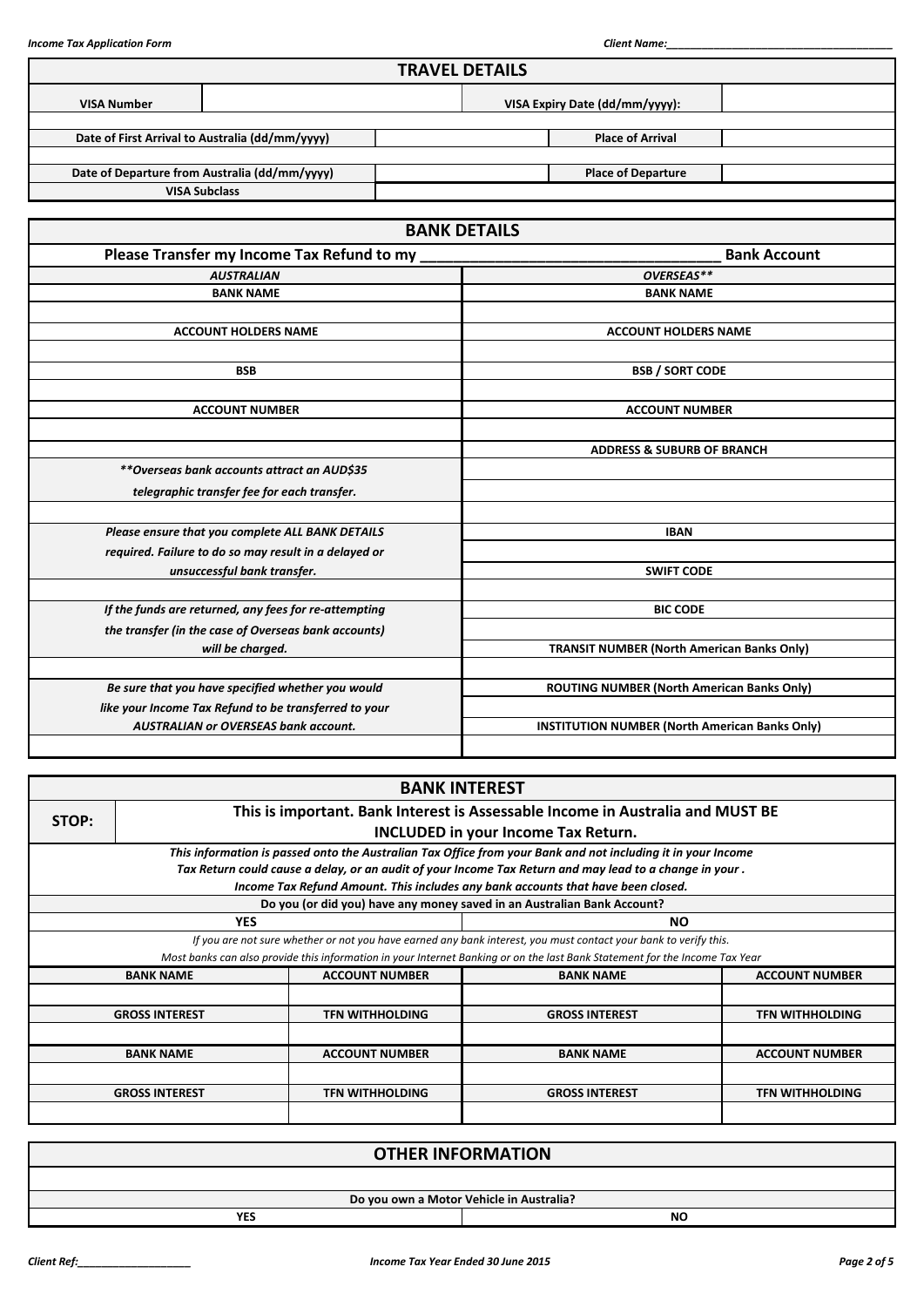|                       | <b>EMPLOYMENT DETAILS</b>                             |                                  |  |                              |                                                                                           |                                                                                           |  |
|-----------------------|-------------------------------------------------------|----------------------------------|--|------------------------------|-------------------------------------------------------------------------------------------|-------------------------------------------------------------------------------------------|--|
|                       | <b>Total Number of Employers/ Employment Agencies</b> |                                  |  |                              |                                                                                           |                                                                                           |  |
|                       |                                                       |                                  |  |                              |                                                                                           |                                                                                           |  |
|                       | <b>Employer Name (ie, Company/Business Name)</b>      |                                  |  |                              |                                                                                           | Name of the Employment Agency<br>(if you were employed/paid through an Employment Agency) |  |
|                       |                                                       |                                  |  |                              |                                                                                           |                                                                                           |  |
|                       |                                                       |                                  |  | Job Title / Job Description. |                                                                                           |                                                                                           |  |
|                       |                                                       |                                  |  |                              |                                                                                           |                                                                                           |  |
|                       | <b>Address of Employer (or Agency):</b>               |                                  |  |                              |                                                                                           |                                                                                           |  |
| <b>Street No.</b>     |                                                       | <b>Street Name</b>               |  |                              |                                                                                           |                                                                                           |  |
| <b>Suburb</b>         |                                                       |                                  |  |                              |                                                                                           |                                                                                           |  |
| <b>State</b>          |                                                       | Postcode                         |  | Phone #:                     |                                                                                           |                                                                                           |  |
| Email:                |                                                       |                                  |  | <b>Contact Person:</b>       |                                                                                           |                                                                                           |  |
| Date of Commencement: |                                                       |                                  |  | <b>Date of Termination:</b>  |                                                                                           |                                                                                           |  |
|                       |                                                       | Do you have your FINAL PAY SLIP? |  |                              |                                                                                           | Do you have your PAYG Payment Summary?                                                    |  |
|                       | <b>YES</b>                                            | <b>NO</b>                        |  |                              | <b>YES</b>                                                                                | <b>NO</b>                                                                                 |  |
|                       |                                                       |                                  |  |                              |                                                                                           |                                                                                           |  |
|                       | <b>Employer Name (ie, Company/Business Name)</b>      |                                  |  |                              | Name of the Employment Agency<br>(if you were employed/paid through an Employment Agency) |                                                                                           |  |
|                       |                                                       |                                  |  |                              |                                                                                           |                                                                                           |  |
|                       |                                                       |                                  |  | Job Title / Job Description. |                                                                                           |                                                                                           |  |

|                                  | <b>Address of Employer (or Agency):</b> |                    |  |                       |                                        |  |  |  |  |  |
|----------------------------------|-----------------------------------------|--------------------|--|-----------------------|----------------------------------------|--|--|--|--|--|
| <b>Street No.</b>                |                                         | <b>Street Name</b> |  |                       |                                        |  |  |  |  |  |
| <b>Suburb</b>                    |                                         |                    |  |                       |                                        |  |  |  |  |  |
| <b>State</b>                     |                                         | Postcode           |  | Phone #:              |                                        |  |  |  |  |  |
| Email:                           |                                         |                    |  | <b>Contact Person</b> |                                        |  |  |  |  |  |
| Date of Commencement:            |                                         |                    |  | Date of Termination:  |                                        |  |  |  |  |  |
| Do you have your FINAL PAY SLIP? |                                         |                    |  |                       | Do you have your PAYG Payment Summary? |  |  |  |  |  |
| <b>NO</b><br><b>YES</b>          |                                         |                    |  | <b>YES</b>            | <b>NO</b>                              |  |  |  |  |  |

|                              | <b>Employer Name (ie, Company/Business Name)</b> |                             |                                         |                                                          | Name of the Employment Agency |  |  |  |  |
|------------------------------|--------------------------------------------------|-----------------------------|-----------------------------------------|----------------------------------------------------------|-------------------------------|--|--|--|--|
|                              |                                                  |                             |                                         | (if you were employed/paid through an Employment Agency) |                               |  |  |  |  |
|                              |                                                  |                             |                                         |                                                          |                               |  |  |  |  |
|                              |                                                  |                             |                                         | Job Title / Job Description.                             |                               |  |  |  |  |
|                              |                                                  |                             |                                         |                                                          |                               |  |  |  |  |
|                              |                                                  |                             | <b>Address of Employer (or Agency):</b> |                                                          |                               |  |  |  |  |
| <b>Street No.</b>            |                                                  | <b>Street Name</b>          |                                         |                                                          |                               |  |  |  |  |
| <b>Suburb</b>                |                                                  |                             |                                         |                                                          |                               |  |  |  |  |
| <b>State</b>                 |                                                  | Postcode                    |                                         | Phone #:                                                 |                               |  |  |  |  |
| Email:                       |                                                  |                             |                                         | <b>Contact Person</b>                                    |                               |  |  |  |  |
| <b>Date of Commencement:</b> |                                                  | <b>Date of Termination:</b> |                                         |                                                          |                               |  |  |  |  |
|                              | Do you have your FINAL PAY SLIP?                 |                             |                                         | Do you have your PAYG Payment Summary?                   |                               |  |  |  |  |
| <b>YES</b><br><b>NO</b>      |                                                  |                             | <b>YES</b><br>ΝO                        |                                                          |                               |  |  |  |  |

| <b>Employer Name (ie, Company/Business Name)</b> |                    |                      |                                         | Name of the Employment Agency |  |                                                          |  |
|--------------------------------------------------|--------------------|----------------------|-----------------------------------------|-------------------------------|--|----------------------------------------------------------|--|
|                                                  |                    |                      |                                         |                               |  | (if you were employed/paid through an Employment Agency) |  |
|                                                  |                    |                      |                                         |                               |  |                                                          |  |
|                                                  |                    |                      |                                         | Job Title / Job Description.  |  |                                                          |  |
|                                                  |                    |                      |                                         |                               |  |                                                          |  |
|                                                  |                    |                      | <b>Address of Employer (or Agency):</b> |                               |  |                                                          |  |
| <b>Street No.</b>                                | <b>Street Name</b> |                      |                                         |                               |  |                                                          |  |
| <b>Suburb</b>                                    |                    |                      |                                         |                               |  |                                                          |  |
| <b>State</b>                                     |                    | Postcode             |                                         | Phone #:                      |  |                                                          |  |
| Email:                                           |                    |                      |                                         | <b>Contact Person</b>         |  |                                                          |  |
| Date of Commencement:                            |                    | Date of Termination: |                                         |                               |  |                                                          |  |
| Do you have your FINAL PAY SLIP?                 |                    |                      | Do you have your PAYG Payment Summary?  |                               |  |                                                          |  |
| <b>YES</b><br>ΝO                                 |                    |                      | <b>YES</b><br><b>NO</b>                 |                               |  |                                                          |  |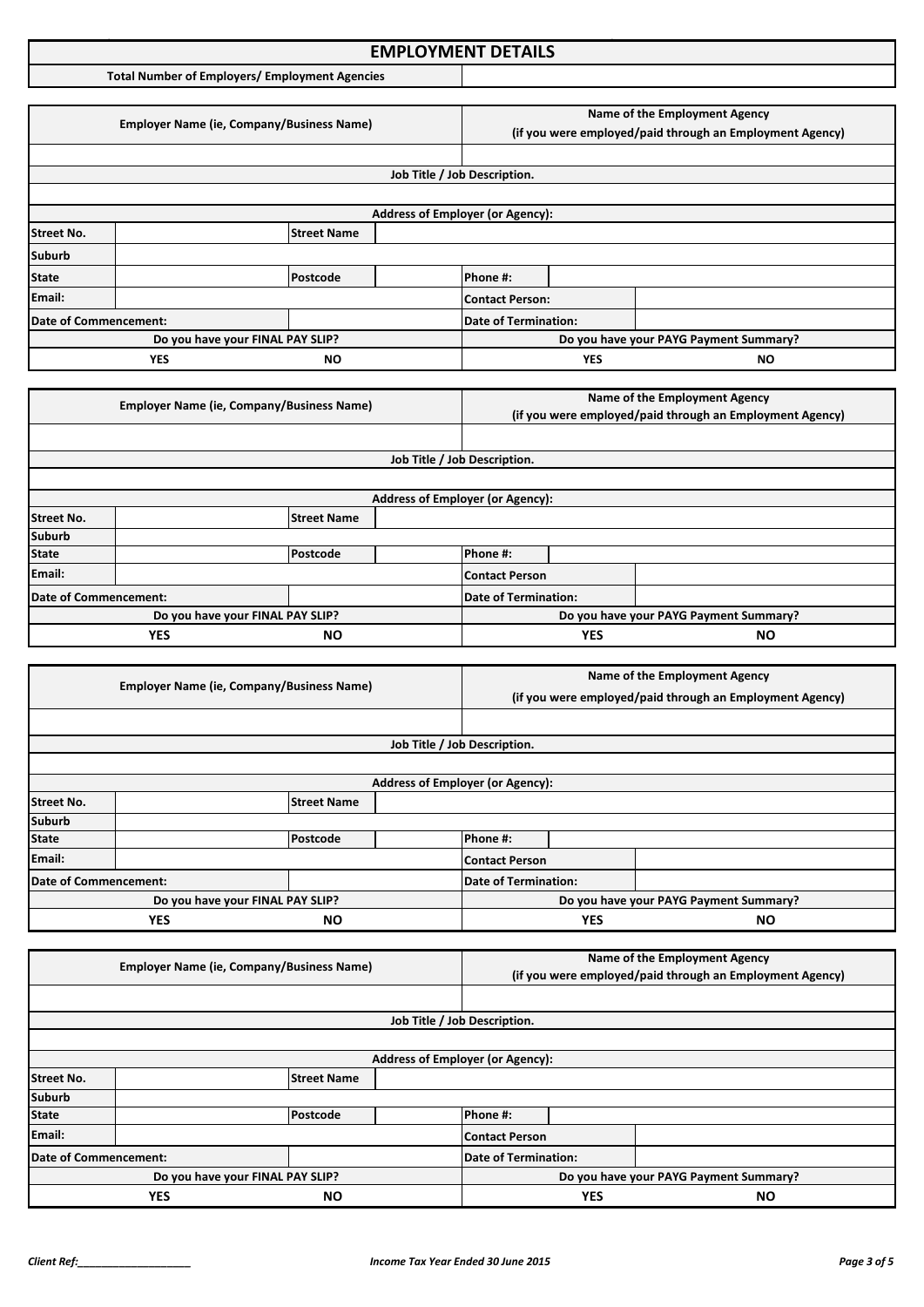|                       |            | <b>Employer Name (ie, Company/Business Name)</b> |                                         |                                                          | Name of the Employment Agency<br>(if you were employed/paid through an Employment Agency) |  |  |
|-----------------------|------------|--------------------------------------------------|-----------------------------------------|----------------------------------------------------------|-------------------------------------------------------------------------------------------|--|--|
|                       |            |                                                  |                                         |                                                          |                                                                                           |  |  |
|                       |            |                                                  | Job Title / Job Description.            |                                                          |                                                                                           |  |  |
|                       |            |                                                  |                                         |                                                          |                                                                                           |  |  |
|                       |            |                                                  | <b>Address of Employer (or Agency):</b> |                                                          |                                                                                           |  |  |
| <b>Street No.</b>     |            | <b>Street Name</b>                               |                                         |                                                          |                                                                                           |  |  |
| <b>Suburb</b>         |            |                                                  |                                         |                                                          |                                                                                           |  |  |
| <b>State</b>          |            | Postcode                                         | Phone #:                                |                                                          |                                                                                           |  |  |
| Email:                |            |                                                  | <b>Contact Person</b>                   |                                                          |                                                                                           |  |  |
| Date of Commencement: |            |                                                  | <b>Date of Termination:</b>             |                                                          |                                                                                           |  |  |
|                       |            | Do you have your FINAL PAY SLIP?                 |                                         | Do you have your PAYG Payment Summary?                   |                                                                                           |  |  |
|                       | <b>YES</b> | <b>NO</b>                                        |                                         | <b>YES</b>                                               | <b>NO</b>                                                                                 |  |  |
|                       |            |                                                  |                                         |                                                          |                                                                                           |  |  |
|                       |            | <b>Employer Name (ie, Company/Business Name)</b> |                                         | Name of the Employment Agency                            |                                                                                           |  |  |
|                       |            |                                                  |                                         | (if you were employed/paid through an Employment Agency) |                                                                                           |  |  |
|                       |            |                                                  |                                         |                                                          |                                                                                           |  |  |
|                       |            |                                                  | Job Title / Job Description.            |                                                          |                                                                                           |  |  |
|                       |            |                                                  |                                         |                                                          |                                                                                           |  |  |
|                       |            |                                                  | <b>Address of Employer (or Agency):</b> |                                                          |                                                                                           |  |  |
| <b>Street No.</b>     |            | <b>Street Name</b>                               |                                         |                                                          |                                                                                           |  |  |
| <b>Suburb</b>         |            |                                                  |                                         |                                                          |                                                                                           |  |  |
|                       |            |                                                  |                                         |                                                          |                                                                                           |  |  |

| Suburb                |                                  |           |                       |            |                                        |
|-----------------------|----------------------------------|-----------|-----------------------|------------|----------------------------------------|
| <b>State</b>          |                                  | Postcode  | Phone #:              |            |                                        |
| Email:                |                                  |           | <b>Contact Person</b> |            |                                        |
| Date of Commencement: |                                  |           | Date of Termination:  |            |                                        |
|                       | Do you have your FINAL PAY SLIP? |           |                       |            | Do you have your PAYG Payment Summary? |
|                       | <b>YES</b>                       | <b>NO</b> |                       | <b>YES</b> | <b>NO</b>                              |

|                   | <b>Employer Name (ie, Company/Business Name)</b> |                    |  |                                         | Name of the Employment Agency                            |  |  |  |
|-------------------|--------------------------------------------------|--------------------|--|-----------------------------------------|----------------------------------------------------------|--|--|--|
|                   |                                                  |                    |  |                                         | (if you were employed/paid through an Employment Agency) |  |  |  |
|                   |                                                  |                    |  |                                         |                                                          |  |  |  |
|                   |                                                  |                    |  | Job Title / Job Description.            |                                                          |  |  |  |
|                   |                                                  |                    |  |                                         |                                                          |  |  |  |
|                   |                                                  |                    |  | <b>Address of Employer (or Agency):</b> |                                                          |  |  |  |
| <b>Street No.</b> |                                                  | <b>Street Name</b> |  |                                         |                                                          |  |  |  |
| <b>Suburb</b>     |                                                  |                    |  |                                         |                                                          |  |  |  |
| <b>State</b>      |                                                  | Postcode           |  | Phone #:                                |                                                          |  |  |  |
| Email:            |                                                  |                    |  | <b>Contact Person</b>                   |                                                          |  |  |  |
|                   | Date of Commencement:                            |                    |  | Date of Termination:                    |                                                          |  |  |  |
|                   | Do you have your FINAL PAY SLIP?                 |                    |  | Do you have your PAYG Payment Summary?  |                                                          |  |  |  |
|                   | <b>YES</b><br><b>NO</b>                          |                    |  | <b>YES</b><br><b>NO</b>                 |                                                          |  |  |  |

|                         | <b>Employer Name (ie, Company/Business Name)</b> |                    |                                         |                                                          | Name of the Employment Agency |  |  |  |
|-------------------------|--------------------------------------------------|--------------------|-----------------------------------------|----------------------------------------------------------|-------------------------------|--|--|--|
|                         |                                                  |                    |                                         | (if you were employed/paid through an Employment Agency) |                               |  |  |  |
|                         |                                                  |                    |                                         |                                                          |                               |  |  |  |
|                         |                                                  |                    |                                         | Job Title / Job Description.                             |                               |  |  |  |
|                         |                                                  |                    |                                         |                                                          |                               |  |  |  |
|                         |                                                  |                    | <b>Address of Employer (or Agency):</b> |                                                          |                               |  |  |  |
| <b>Street No.</b>       |                                                  | <b>Street Name</b> |                                         |                                                          |                               |  |  |  |
| <b>Suburb</b>           |                                                  |                    |                                         |                                                          |                               |  |  |  |
| <b>State</b>            |                                                  | <b>Postcode</b>    |                                         | Phone #:                                                 |                               |  |  |  |
| Email:                  |                                                  |                    |                                         | <b>Contact Person</b>                                    |                               |  |  |  |
| Date of Commencement:   |                                                  |                    | Date of Termination:                    |                                                          |                               |  |  |  |
|                         | Do you have your FINAL PAY SLIP?                 |                    |                                         | Do you have your PAYG Payment Summary?                   |                               |  |  |  |
| <b>YES</b><br><b>NO</b> |                                                  |                    | <b>YES</b><br><b>NO</b>                 |                                                          |                               |  |  |  |

*If you have any documents from your Employers (ie, PAYG Payment Summaries/Group Certificates or Final Pay Slips),* **please provide copies as it will assist in successfully completing your Income Tax Return**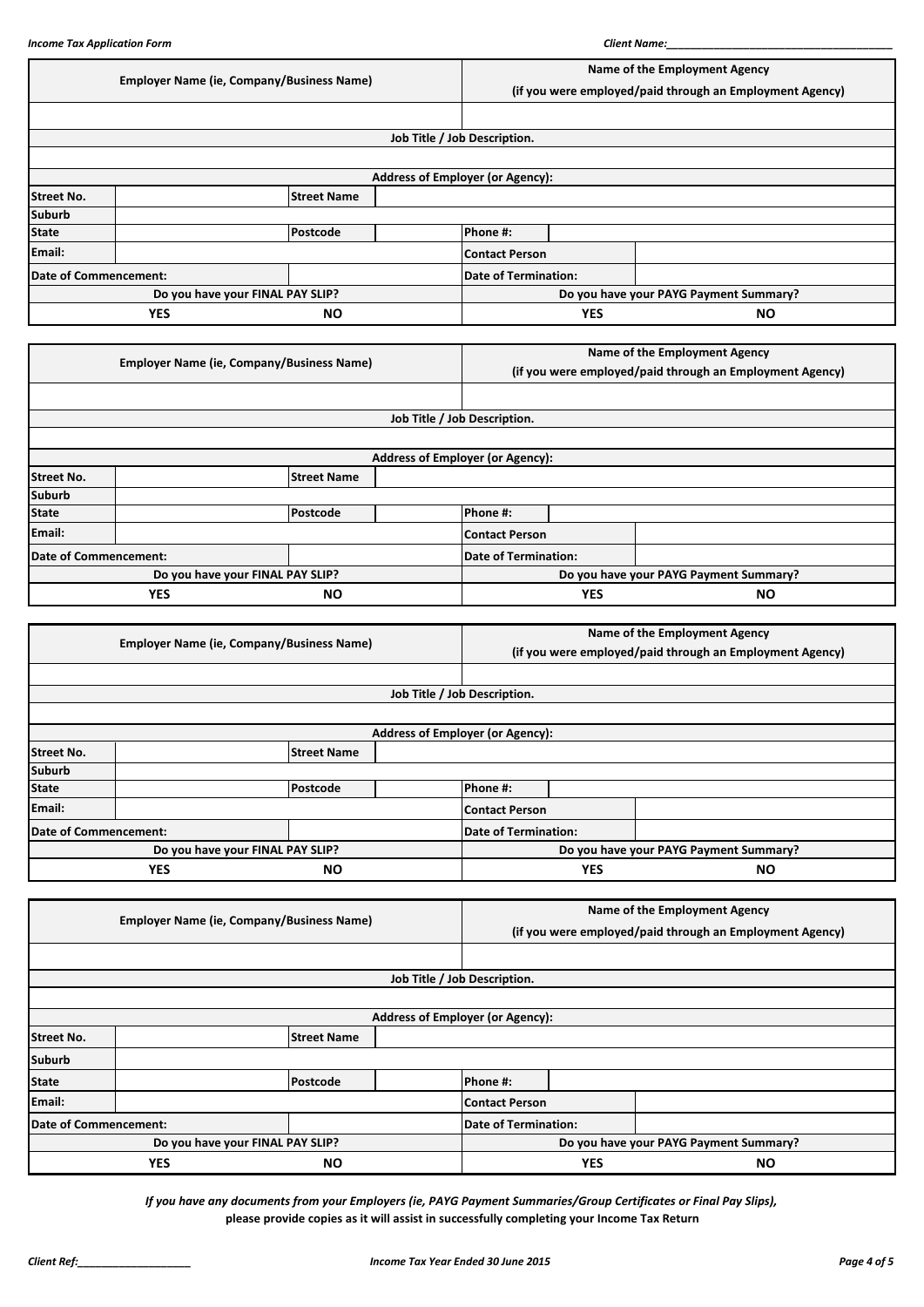| <b>Work Related Expenses</b>         |                                                                                                                |                                                              |                                     |  |
|--------------------------------------|----------------------------------------------------------------------------------------------------------------|--------------------------------------------------------------|-------------------------------------|--|
|                                      |                                                                                                                |                                                              |                                     |  |
| Did you have a work uniform to work? |                                                                                                                | Did you wear protective clothing (eg, Safety Boots) to work? |                                     |  |
| <b>YES</b>                           | <b>NO</b>                                                                                                      | <b>YES</b>                                                   | <b>NO</b>                           |  |
|                                      | Did you use your car for work (does not include travelling to and from the same place of work each day).       |                                                              |                                     |  |
|                                      | <b>YES</b>                                                                                                     |                                                              | <b>NO</b>                           |  |
|                                      |                                                                                                                |                                                              |                                     |  |
|                                      | If you used your car for work, do you have a logbook which has a record of the Kilometre's travelled for work? |                                                              |                                     |  |
|                                      | YES                                                                                                            |                                                              | <b>NO</b>                           |  |
|                                      |                                                                                                                |                                                              |                                     |  |
|                                      | Did you use your Mobile Phone for work?                                                                        | Did you buy Tools for work?                                  |                                     |  |
| <b>YES</b>                           | <b>NO</b>                                                                                                      | <b>YES</b>                                                   | <b>NO</b>                           |  |
|                                      | Please list your work-related expenses below. Please provide as much detail as possible.                       |                                                              |                                     |  |
|                                      |                                                                                                                |                                                              |                                     |  |
| Date of Expense                      | <b>Type of Expense</b>                                                                                         | \$                                                           | Do you have evidence (ie, receipt)? |  |
| DD/MM/YYYY                           | Eg: Loose Tools                                                                                                | \$110.00                                                     | YES                                 |  |
|                                      |                                                                                                                |                                                              |                                     |  |
|                                      |                                                                                                                |                                                              |                                     |  |
|                                      |                                                                                                                |                                                              |                                     |  |
|                                      |                                                                                                                |                                                              |                                     |  |
|                                      |                                                                                                                |                                                              |                                     |  |
|                                      |                                                                                                                |                                                              |                                     |  |
|                                      |                                                                                                                |                                                              |                                     |  |
|                                      |                                                                                                                |                                                              |                                     |  |
|                                      |                                                                                                                |                                                              |                                     |  |
|                                      |                                                                                                                |                                                              |                                     |  |
|                                      |                                                                                                                |                                                              |                                     |  |
|                                      |                                                                                                                |                                                              |                                     |  |
|                                      |                                                                                                                |                                                              |                                     |  |
|                                      |                                                                                                                |                                                              |                                     |  |
|                                      |                                                                                                                |                                                              |                                     |  |
|                                      |                                                                                                                |                                                              |                                     |  |
|                                      |                                                                                                                |                                                              |                                     |  |
|                                      |                                                                                                                |                                                              |                                     |  |
|                                      |                                                                                                                |                                                              |                                     |  |
|                                      |                                                                                                                |                                                              |                                     |  |
|                                      |                                                                                                                |                                                              |                                     |  |
|                                      |                                                                                                                |                                                              |                                     |  |
|                                      |                                                                                                                |                                                              |                                     |  |
|                                      |                                                                                                                |                                                              |                                     |  |
|                                      |                                                                                                                |                                                              |                                     |  |
|                                      |                                                                                                                |                                                              |                                     |  |
|                                      |                                                                                                                |                                                              |                                     |  |
|                                      |                                                                                                                |                                                              |                                     |  |

**Anything you forgot to mention (or anything we forgot to ask)?**

*PLEASE ENSURE THAT YOU HAVE FILLED IN ALL INFORMATION REQUIRED, AND PROVIDED ANY SUPPLEMENTARY DOCUMENTS YOU MAY HAVE. FAILURE TO DO SO MAY RESULT IN A DELAY IN PROCESSING YOUR INCOME TAX RETURN.*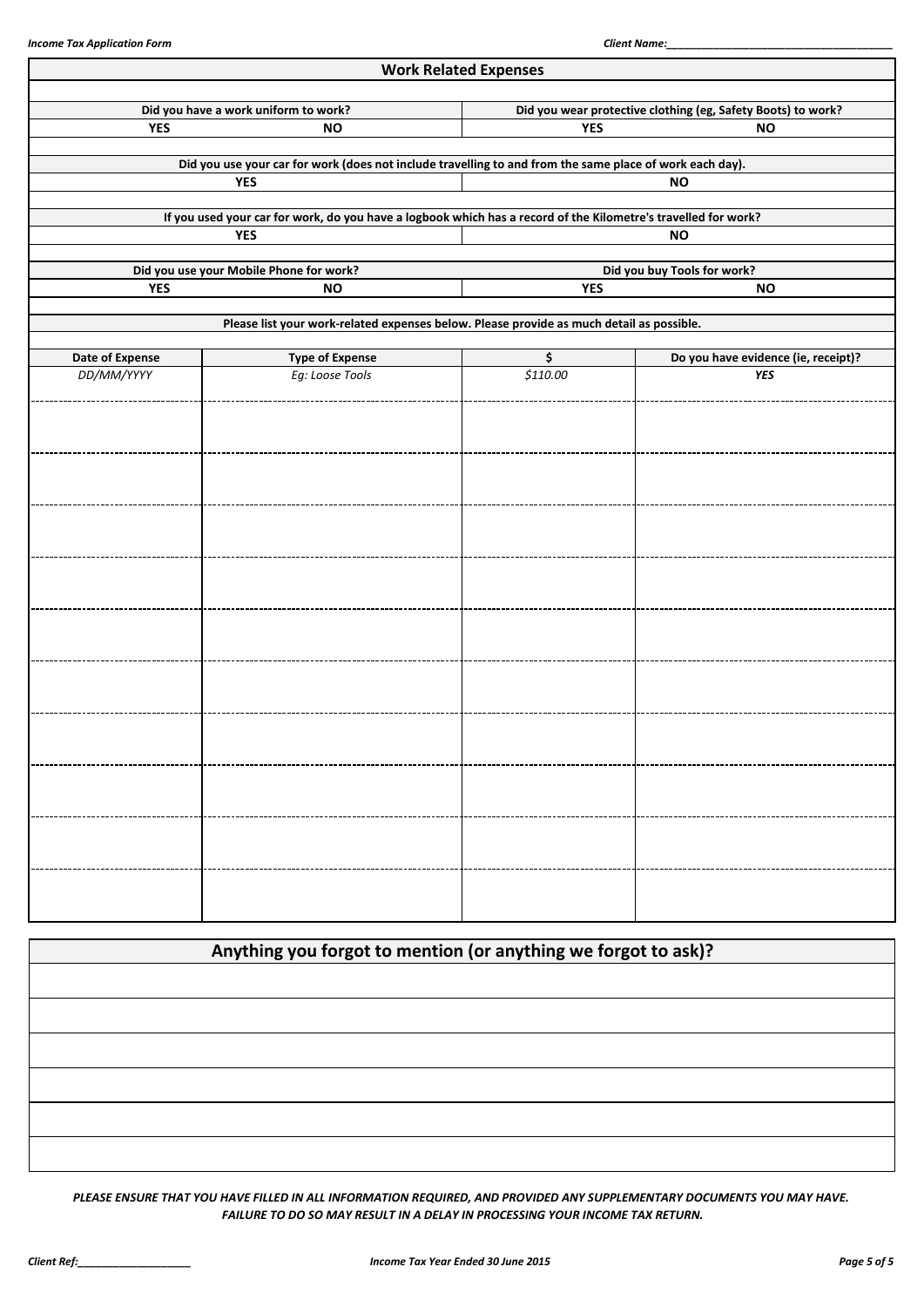## **AUTHORITY & TAX AGENT APPOINTMENT**

| Name:                       |                        |
|-----------------------------|------------------------|
|                             |                        |
| Of (address):               |                        |
| Number:                     | Street:                |
| Suburb:                     | City/Town:             |
| County:                     | State/Province:        |
| Postcode/Zip:               | Country:               |
| Date of Birth (DD/MM/YYYY): | Tax File Number (TFN): |

I hereby authorise & appoint the accounting & tax agent firm of:

## *INCOME TAX RETURNS PTY LIMITED (TAX AGENT NO. 24629-963) of FIRST FLOOR, 1A MORTS ROAD MORTDALE, NSW 2223,*

to act on my behalf in the capacity of accountants and registered tax agents, to prepare and sign my personal income tax return based upon information provided by me for the year of income ended on 30/06/2015.

I, the above-mentioned, also hereby authorise & appoint the accounting & tax agent firm of **INCOME TAX RETURNS PTY LIMITED (TAX AGENT NO. 24629-963)**, to act on my behalf in the collection of lost documents (which includes, but not limited to), PAYG Payment Summaries/Group Certificates, Pay slips, and other documents which in their capacity as accountants and registered tax agents, will allow them to correctly prepare and sign my personal income tax return for the year of income ended on 30/06/2015, based on the information I have provided to them.

I have understood & agree to the above, and agree to sign this document in the space below.

(Signature)

\_\_\_\_ /\_\_\_\_/\_\_\_\_\_\_\_\_

\_\_\_\_\_\_\_\_\_\_\_\_\_\_\_\_\_\_\_\_\_\_\_\_\_\_\_

(Date Signed)